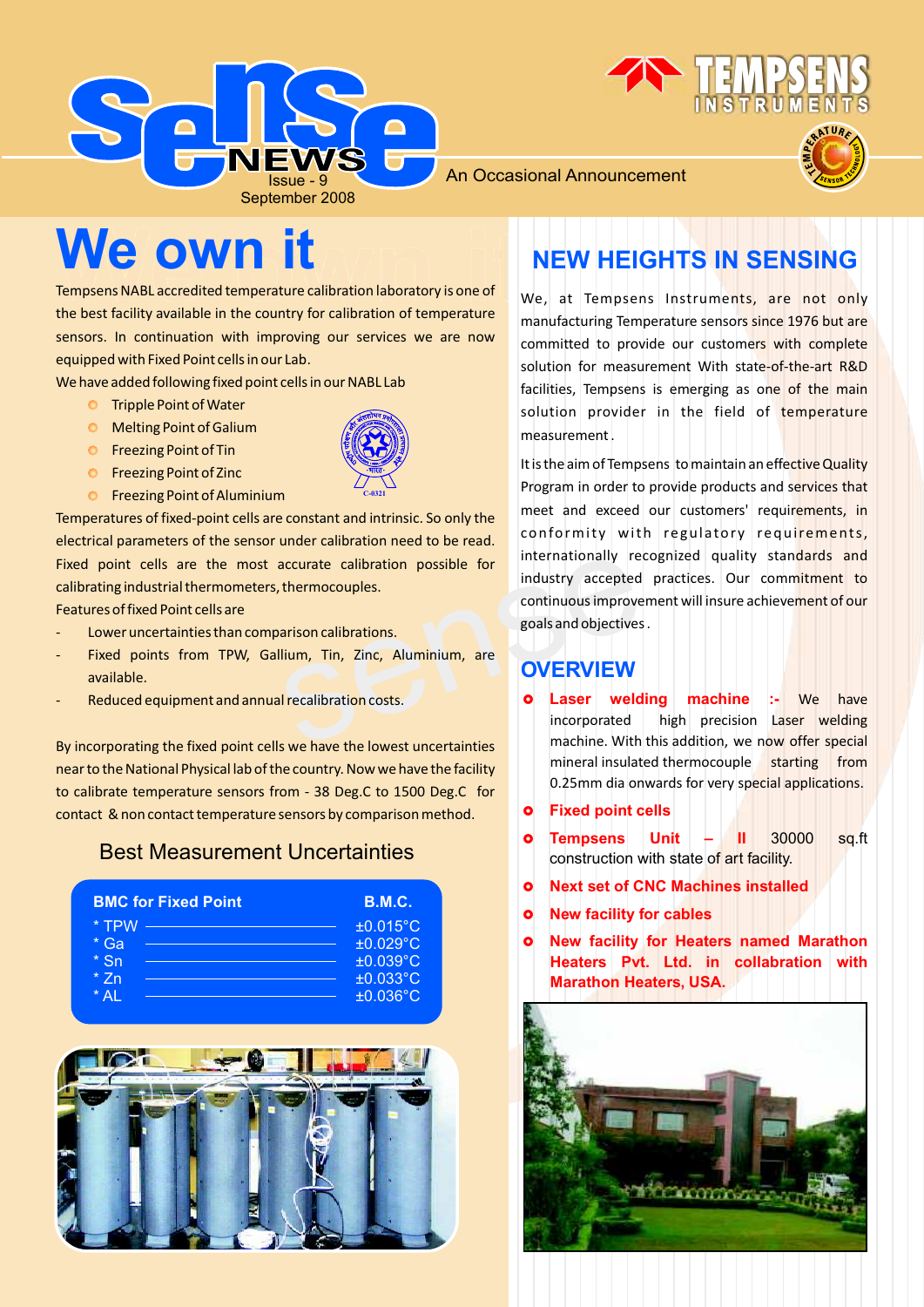### **Portable 2-Color Pyrometer for Non-contact Temperature Measurement**

### **M90R highly accurate portable 2 color model independent of emissivity**

#### **Accurate; Easy-to-use :-**

The M90R and M90V portable infrared thermometers provide maximum operator convenience for rapid and dependable data gathering in high temperature applications, such as metal production,foundries, annealing, glass making, forging, induction heating, refractory, ceramic kilns and semiconductor processing. They can be hand-held for spot checks or tripod mounted for long term monitoring.

#### **Model M90R 2-Color Infrared Thermometer**

This unique version utilizes the 2-color principle, in which the temperature measurement is made by ratioing the radiation intensities of two adjacent wavelengths rather than from absolute intensity as with single band (or single color) instruments. For surfaces behaving as grey bodies, this design approach eliminates a number of factors that degrade the accuracy of conventional instruments. For example, temperature measurements with the M90R are:

- Independent of emissivity
- Unaffected by dust and other contaminants in the field of view
- Unaffected by dirty viewing windows





**ZIMIKRON** 



#### **Other features include:**

- Peak, Valley, Hold and Average functions selected by push-button
- Data Collection Capability
- Digital (RS232C) computer interface
- Digital emissivity/slope setting
- Communication software

# **Thermocouple for Molten Aluminium Temperature Measurement**

Molten Aluminium, Lead & Zinc are very difficult medium for temperature measurement by thermocouples due to its high corrosive nature. Conventionally 'K' type thermocouple with Metal protection sheath were using for this application. This gives very limited operating life.

Tempsens offer Thermocouple with special protection sheaths . Fully sintered silicon nitride tube withstands chemical attacks and is totally inert with aluminum alloys, corrosion, abrasion and thermal shock. It is not wetted by the molten metal and attains a very long useful life. Fully sintered silicon nitride is a lot tougher than other materials therefore the fear of breakability is also groundless.

#### **Construction**

Examinants in the field of view<br>
Mineral Insulated,<br>
Sheath Inconel 60<br>
Sheath Inconel 60<br>
Sheath Inconel 60<br>
Sheath Inconel 60<br>
Sheath Inconel 60<br>
Sheath Inconel 60<br>
Sheath Toom nitride (Sheath 700mm. Straight or "L" Shape, Thermocouple Type "K", Mineral Insulated, compacted Mgo, OD 6mm, Sheath Inconel 600.

#### **Special protection sheath (Thermowell)**

Silicon nitride ( SN 220) OD 28mm , ID 16mm, Length 700mm.

#### **Special features**

- **Special features<br>•** Flexural strengt • Flexural strength (3 point bending) - 1020 Mpa<br>• Thermal conductivity - 26 W/(m.K)
- Thermal conductivity 26 W/(m.K)<br>Poisson's ratio 0.27
- 
- Young's Modulus 300 GPa
- ?Young's Modulus 300 GPa Coefficient of Linear expansion (~800 Deg.C)

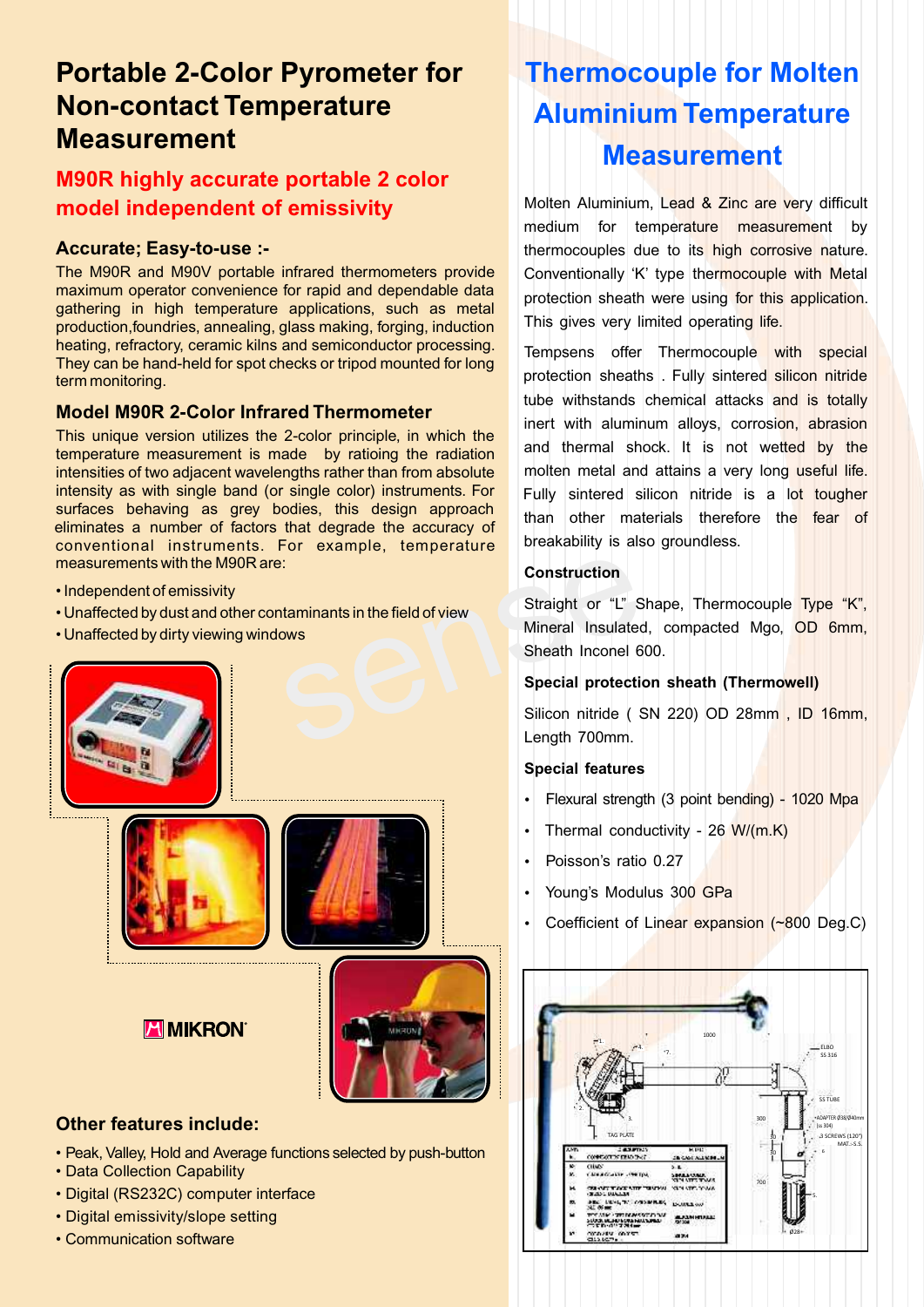

Our high-temperature CCTV video camera monitor jng systems provide plant engineers and operators in the control room views of burner flames, material alignment and movement, and other process conditions in furnace, kiln, heating stove or other combustion chamber.

We use special CCD color camera above 480 lines, relay lens technology operation in high ambient temperature . lt have auto exit function, in case of following condition, the camera will auto-exit.

- 1) The temperature in the inner of wall sleeve more than the setting value.
- 2) The pressure of compressed air less than the setting value.
- 3) Powerfailure
- 4) Customer selectable logic (remote from control room, according to kiln hood draft etc)

#### **Application:**

- **Cement Rotary kilns and clinkercoolers**
- ? ?Steel reheatfurnaces
- 
- Glass melttanks<br>Powergenerations
- Powergenerations<br>• Pulp & Paper Indus • Pulp & Paper Industry<br>• Lime Industry
- Lime Industry

Over 32 Cameras installed in India

### **Extention & Compensating Cables**



Compensating cables are a pair of different metal wires having temperature/Voltage characteristics simillar to the thermocouple with which the wires are intended to be used. Extention cables use the same thermocouple alloy.

#### **Construction**

Extention & Compensating Cables are generally flat having 2 cores (positive and negative different colours) each core electrically and thermally insulated and sheathed as per user's requirements. The general insulation and sheathing is done by following materials.

PVC Insulated PVC sheathed

Cores double fibre glass lapped, varnished, Fibre glass braided over all asbestos braided and heat proof compounded.

PVC insulated and asbestos braided heat proof compounded.

Each core twice fibre glass lapped, varnished and overall fibreglass braided and varnished.

#### **Armoring**

#### **STANDARD CONFIGURATION**

| er flames, material |                 |                 |                                          | fibreglass braided and varnished.                                                             |
|---------------------|-----------------|-----------------|------------------------------------------|-----------------------------------------------------------------------------------------------|
| d other process     | <b>Armoring</b> |                 |                                          |                                                                                               |
| ng stove or other   |                 |                 |                                          | Armoring is generally provided with galvanized steel wire/Tinned                              |
|                     |                 |                 | Copper wire / Stainless Steel wires etc. |                                                                                               |
| a above 480 lines,  |                 |                 | <b>STANDARD CONFIGURATION</b>            |                                                                                               |
| in high ambient     |                 |                 |                                          |                                                                                               |
| inction, in case of | Sl.No           | <b>Size</b>     | <b>Type</b>                              | <b>Description</b>                                                                            |
| ill auto-exit.      | $\mathbf{1}$    | 3/22            | <b>PVC/PVC</b>                           | Each core insulated with tested PVC and both                                                  |
| er of wall sleeve   |                 |                 |                                          | cores PVC sheathing                                                                           |
|                     | $\overline{2}$  | 3/22            | <b>PVC/PVC</b>                           | As per item no.1 with an additional insulation of                                             |
|                     |                 |                 | <b>Asbestos</b>                          | Asbestos yarn                                                                                 |
| d air less than the | 3               | 3/22            | <b>PVC/PVC</b><br>Asbestos/GI            | As per item no.2 with an additional braiding of<br>GI                                         |
|                     | $\overline{4}$  | 3/22            | <b>PVC/PVC/GI</b>                        | As per item No.1 with an additional GI braiding                                               |
|                     | $\overline{5}$  | 3/22            | <b>PVC/ASB</b>                           | Each core insulated with PVC and both cores                                                   |
|                     |                 |                 |                                          | <b>ASB braiding</b>                                                                           |
|                     | 6               | 3/22            | <b>FG/FG</b>                             | Each core insulated with double FG and both                                                   |
| c (remote from      |                 |                 |                                          | core FG braiding and varnished                                                                |
| n hood draft etc)   | $\overline{7}$  | 3/22            | <b>FG/FG/SS</b>                          | As per item No.6 with additional braiding of SS<br>wire                                       |
|                     | 8               | 3/24            | <b>FG/FG/ASB</b>                         | As per item No.6 with common ASB braiding                                                     |
|                     | 9               | 3/22            | ASB/ASB                                  | Each core insulated with double Polyster film                                                 |
|                     |                 |                 |                                          | then compounding then double FG yarn                                                          |
| ercoolers           |                 |                 |                                          | insulation and varnish, then asbestos insulation<br>on each core. Both cores under common ASB |
|                     |                 |                 |                                          | braiding                                                                                      |
|                     | 10              | 3/22            | ASB/ASB/GI                               | As per item no.9 with additional braiding of GI<br>wires                                      |
|                     | 11              | 1/26 or<br>7/36 | <b>TEFLON/</b><br><b>TEFLON</b>          | Each core insulated with TEFLON and both<br>cores under common Teflon insulation              |
|                     | 12              | 7/36            | <b>TEFLON/</b><br><b>TEFLON/SS</b>       | Same as item No. 11 but with additional overall<br>STAINLENS STEEL braiding.                  |
|                     | 13              | 7/36            | <b>TEFLON/</b><br><b>TEFLON/FG</b>       | Same as item No. 11 but with additional overall<br><b>FIBRE GLASS braiding.</b>               |
| n India             | 14              | 7/36            | TEFLON/<br><b>TEFLON/FG/SS</b>           | Same as item No. 13 but with overall<br>STAINLENS STEEL braiding.                             |